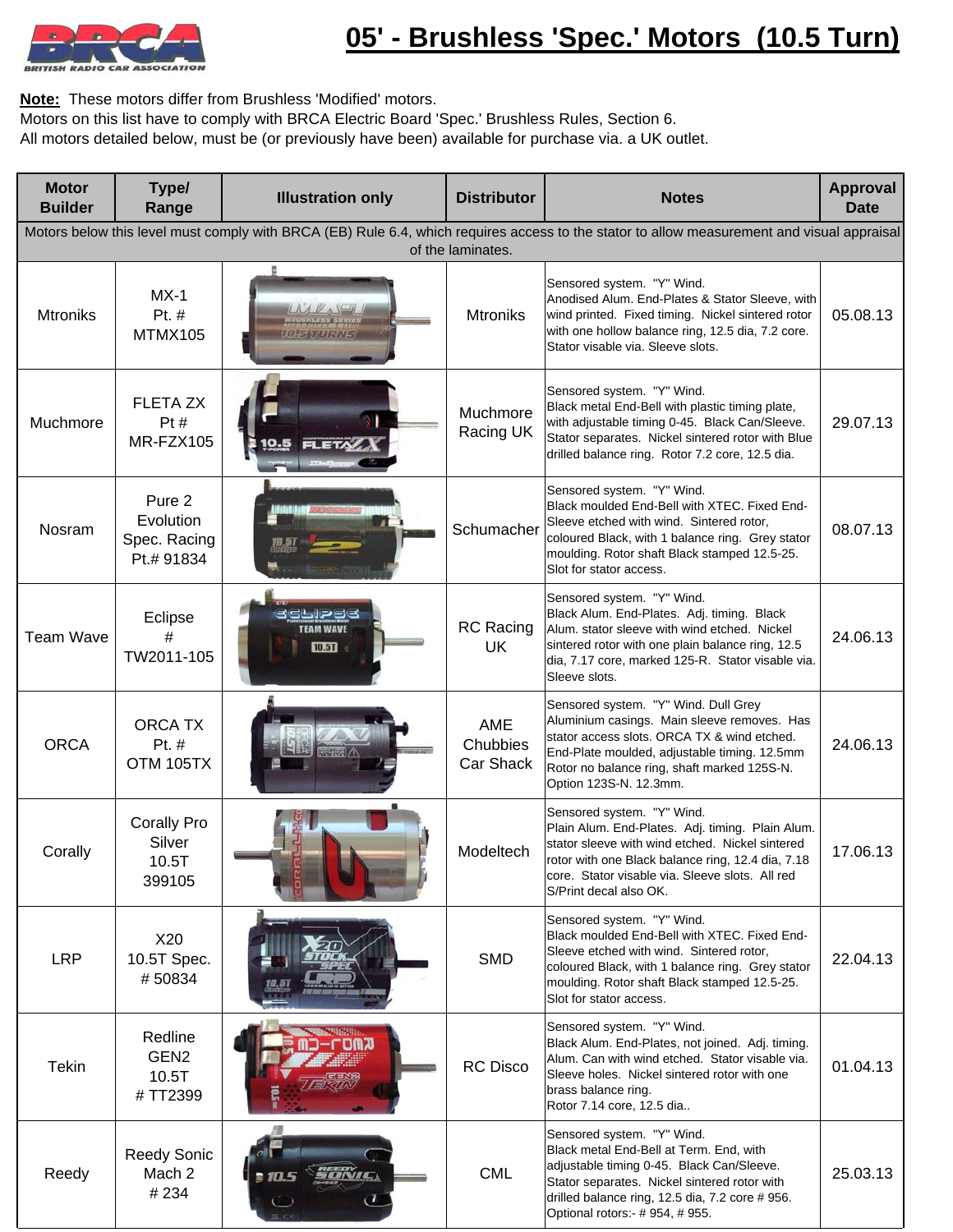| Savox             | Savox SX.1<br># SAV-<br><b>BLH3650</b><br>991740            |                                                                                                | <b>CML</b>                    | Sensored system. "Y" Wind.<br>Aluminium casings. Slot for stator access<br>included. Main sleeve removes, stator spigoted<br>into fixed casing. Saxox X1 & wind etched. End-<br>Plate moulded, adjustable timing. Rotor has no<br>balance ring.                                                                  | 25.03.13               |
|-------------------|-------------------------------------------------------------|------------------------------------------------------------------------------------------------|-------------------------------|------------------------------------------------------------------------------------------------------------------------------------------------------------------------------------------------------------------------------------------------------------------------------------------------------------------|------------------------|
| <b>Team Orion</b> | VST <sub>2</sub> Pro<br>Stock 10.5.<br># ORI 28250          |                                                                                                | Kyosho UK                     | Sensored system. "Y" Wind.<br>Grey one-piece Can. Black Aluminium End-Plate<br>retained with five screws, adjustable moulded<br>timing plate. Wind etched. Nickel sintered rotor,<br>12.5 dia, 7.1 core, no balance rings. Optional<br>12.4 dia, 7.2 core.                                                       | 25.03.13               |
|                   |                                                             | stator for measurement and visual appraisal of laminates). Some motors do allow stator access. |                               | Motors below this level retain approval, although they were approved before implementation of BRCA (EB) Rule 5.6, (requiring access to the                                                                                                                                                                       |                        |
| Horizon<br>Hobby  | Dynamite<br>Platinium<br>10.5T<br># DYP 1010                |                                                                                                | Horizon<br>Hobby<br><b>UK</b> | Sensored system. "Y" Wind.<br>Black Alluminium End-Plate at Term. End, with<br>adjustable timing. Wind etched on Term. Sleeve,<br>Stator mould & Stator Lams. Stator separates.<br>Nickel sintered rotor with drilled balance ring,<br>12.5 dia, 7.2 core.                                                       | 20.08.12               |
| Hobbywing         | Xerun<br>Pt. #<br>90040091                                  |                                                                                                | <b>CPD Racing</b>             | Sensored system. "Y" Wind.<br>Polished Auminium End-Plates, Hobbywing<br>etched. Fixed timing. Blue stator sleeve with<br>10.5T & Pt.# etched. Sleeve & EndPlates also<br>Gunmeteal colour. Side entry sensor plug.<br>Nickel sintered rotor, 12.4 dia, 7.2 core. Rotor<br>with one balancing ring.              | 13.08.12               |
| Orion             | <b>Vortex VST</b><br>Pro Stock<br>10.5.<br># ORI 28233      |                                                                                                | Kyosho UK                     | Sensored system. "Y" Wind.<br>Grey one-piece Can. Grey End-Plate retained<br>with four screws, adjustable timing. Wind<br>etched. Nickel sintered rotor, 12.5 dia, 7.2 core,<br>no balance rings.                                                                                                                | 16.04.12               |
| Dualsky           | Track & Field<br>Z5 10.5T<br>Pt # 53649                     |                                                                                                | <b>SMD</b>                    | Sensored system. "Y" Wind.<br>Silver Sleeve & Mounting-Plate. Z5, 10.5T,<br>Track&Field etched on sleeve. Black Alu. End-<br>Plate & retaining ring. Adjustable timing 7 - 27<br>deg. Nickel sintered rotor with no balance ring,<br>12.5 dia, 7.2 core.                                                         | 16.04.12               |
| <b>Team Epic</b>  | ReVtech<br>R-Power<br>Pt # REV1050                          |                                                                                                | <b>MB Models</b>              | Sensored system. "Y" Wind.<br>Copper colour Aluminium End-Plates, ReVtech<br>painted. Blue stator sleeve with ReVtech & Wind<br>painted. Nickel sintered rotor with one purple<br>balance ring, 12.45 dia, 7.2 core. Adjustable<br>sensor plate timing. Mounting Plate with 3 x<br>5.9mm slots.                  | 12.03.12               |
| Vampire           | Vampire<br>Type AB+<br><b>Bloodline</b><br>Pt. #<br>VR-3105 |                                                                                                | X-Factory<br><b>UK</b>        | Sensored system. "Y" Wind.<br>Black Plastic End-Plate at Term. End, with<br>adjustable timing. Sensor plug horizontal. Light-<br>Red End plates. Wind etched. Nickel sintered<br>rotor with no balance rings, 12.5 dia, 7.21 core.                                                                               | 12.03.12               |
| Graupner          | <b>GM Brushless</b><br>PRO.<br>Pt. #97410.<br>2012 version. |                                                                                                | Schumacher                    | Sensored system. "Y" Wind.<br>Alum. Mounting-Plate with 3x5mm holes and 3<br>radiused slots. Plastic End-Cap with GM<br>moulded. Adj. timing. Gun-Metal stator sleeve<br>with Wind & Pt.# etched. Side entry sensor plug.<br>Nickel rotor marked GM Stock, 12.51 dia, 7.24<br>core.                              | 31.12.11               |
| Thunder<br>Power  | Z3R-S<br>Part#<br>TPM-540A105                               |                                                                                                | Schumacher                    | Sensored system. "Y" Wind.<br>Black Plastic Moulding at Term. End, with<br>adjustable timing. Red Can/Sleeve with silver<br>end cover. Wind etched on stator. Stator<br>separates. Nickel sintered rotor with drilled red<br>balance ring, 12.25 dia, 7.2 core. Optional<br>Rotors:- Blue or Green balance ring. | 17.10.11.<br>16.04.12. |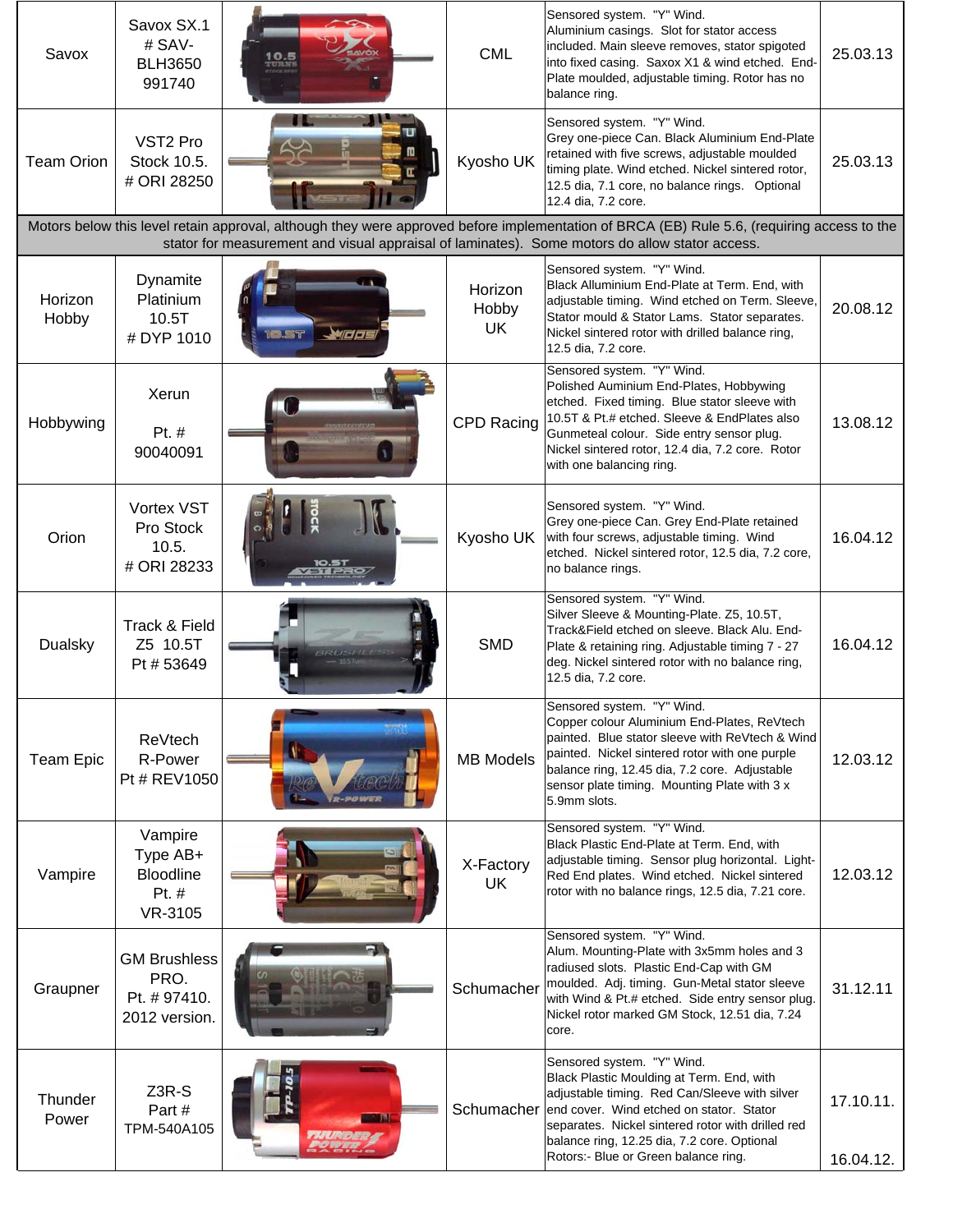| Reedy            | <b>Reedy Sonic</b><br>Pt. #943                               | マキョウメン             | <b>CML</b>               | Sensored system. "Y" Wind.<br>Black Plastic End-Plate at Term. End, with<br>adjustable timing. Black Can/Sleeve. Wind<br>etched. Stator separates. Nickel sintered rotor<br>with drilled balance ring, 12.5 dia, 7.2 core. Later<br>version has more timing graduations detailed &<br>relocated pointer. | 04.07.11<br>09.04.12 |
|------------------|--------------------------------------------------------------|--------------------|--------------------------|----------------------------------------------------------------------------------------------------------------------------------------------------------------------------------------------------------------------------------------------------------------------------------------------------------|----------------------|
| Speed<br>Passion | Competition<br>3.0<br><b>MMM Version</b><br>Pt.H<br>SP000037 |                    | Schumacher               | Sensored system. "Y" Wind.<br>Dark Gun-Metal Aluminium Sleeve & End-Plates,<br>SP etched. Sleeve with Wind & MMM etched.<br>End-Plates with grooves. Red sensor board.<br>Black sintered rotor with one balance ring, 12.3<br>dia, 7.2 core.<br>Adjustable timing 11-20 deg.                             | 04.07.11             |
| Team<br>Powers   | Plutonium<br>Pt.t<br>TP-BLM-<br>105100PL                     |                    | <b>RC-Explorer</b><br>UK | Sensored system. "Y" Wind.<br>Black Aluminium End-Plates, Team Powers<br>etched. Gun-Metal stator sleeve with 10.5T<br>etched. Nickel sintered rotor with no balance<br>ring, 12.32 dia, 7.28 core.<br>Adjustable sensor plate timing.                                                                   | 16.05.11             |
| Viper            | Viper VST<br>Pt. #<br>8VST 105001                            |                    | X-Factory<br><b>UK</b>   | Sensored system. "Y" Wind.<br>Red Aluminium End-Plates, VST & 10.5T etched.<br>Black grooved stator sleeve.<br>Black sintered rotor with no balance rings, 12.5<br>dia, 7.35 core. Adjustable timing.                                                                                                    | 16.05.11             |
| <b>HPI</b>       | Flux Pro.<br>Pt. #101731                                     |                    | <b>HPI</b><br>Europe     | Sensored system. "Y" Wind.<br>Black Aluminium End-Plates, HPI etched. Black<br>stator sleeve with Wind etched.<br>Nickel sintered rotor, 12.5 dia, 7.2 core.<br>Adjustable timing.<br>Optional rotor - 12.2 dia, 7.2 core, Nickel plt<br>Optional rotor 107252 - Mag. & shaft Black.                     | 28.03.11<br>07.05.12 |
| Graupner         | <b>GM Brushless</b><br>PRO.<br>Pt.# 97350<br>2011 version.   |                    | Schumacher               | Sensored system. "Y" Wind.<br>Gun-Metal Aluminium End-Plates, GM-Racing<br>etched. 5 timing threads. Gun-Metal stator<br>sleeve with S10.5T & Pt.# etched.<br>Side entry sensor plug.<br>Black sintered rotor, 12.4 dia, 7.22 core.<br>Rotor with one balancing ring.                                    | 31.01.11             |
| Speed<br>Passion | $3.0 - 10.5R$<br>Pt.#<br>SP1C105V3<br>1Cell                  |                    |                          | Sensored system. "Y" Wind.<br>Gun-Metal Aluminium End-Plates, SP & 10.5T<br>etched. Gun-Metal stator sleeve with SP10.5T &<br>Schumacher 1Cell etched. Black sensor board.<br>Black sintered rotor with one balance ring, 12.2<br>dia, 7.21 core. Adjustable timing 0-10.                                | 31.01.11             |
| <b>ORCA</b>      | ORCA RX2<br>Pt. #<br><b>OBM105X2</b>                         |                    | Answer<br>RC.            | Sensored system. "Y" Wind.<br>Gun-Metal End-Plates, RX2 & 10.5T etched.<br>Gun-Metal sleeve with RX2 & 10.5T etched.<br>Black rotor, one balance ring, 12.2 dia, 7.22 core.<br>Optional rotor OMA123PX 12.2mm nickel.<br>Adjustable sensor plate timing. Mounting Plate 3<br>x 6mm holes & chamfer.      | 31.01.11<br>31.12.11 |
| <b>Trinity</b>   | <b>Trinity D3</b><br>Pt. # TEP1050                           | $C_1$ on $\Lambda$ | X-Factory<br><b>UK</b>   | Sensored system. "Y" Wind.<br>Gun-Metal Aluminium End-Plates, Trinity etched.<br>Black stator sleeve with D3 & 10.5T etched.<br>Nickel sintered rotor with one balance ring, 12.3<br>dia, 7.22 core.<br>Adjustable sensor plate timing.                                                                  | 31.01.11             |
| Dualsky          | Track & Field.<br>Pt. # 53352                                |                    | RCRacingUK               | Sensored system. "Y" Wind.<br>Aluminium End-Plates plus Blue ring. Track &<br>Field moulded on timing plate. Adjustable timing<br>on sensor mounting. Stator sleeve with 10.5<br>etched.<br>Nickel plated sintered rotor, 12.4 dia, 7.20 core<br>with 21mm Al. fan.                                      | 14.06.10             |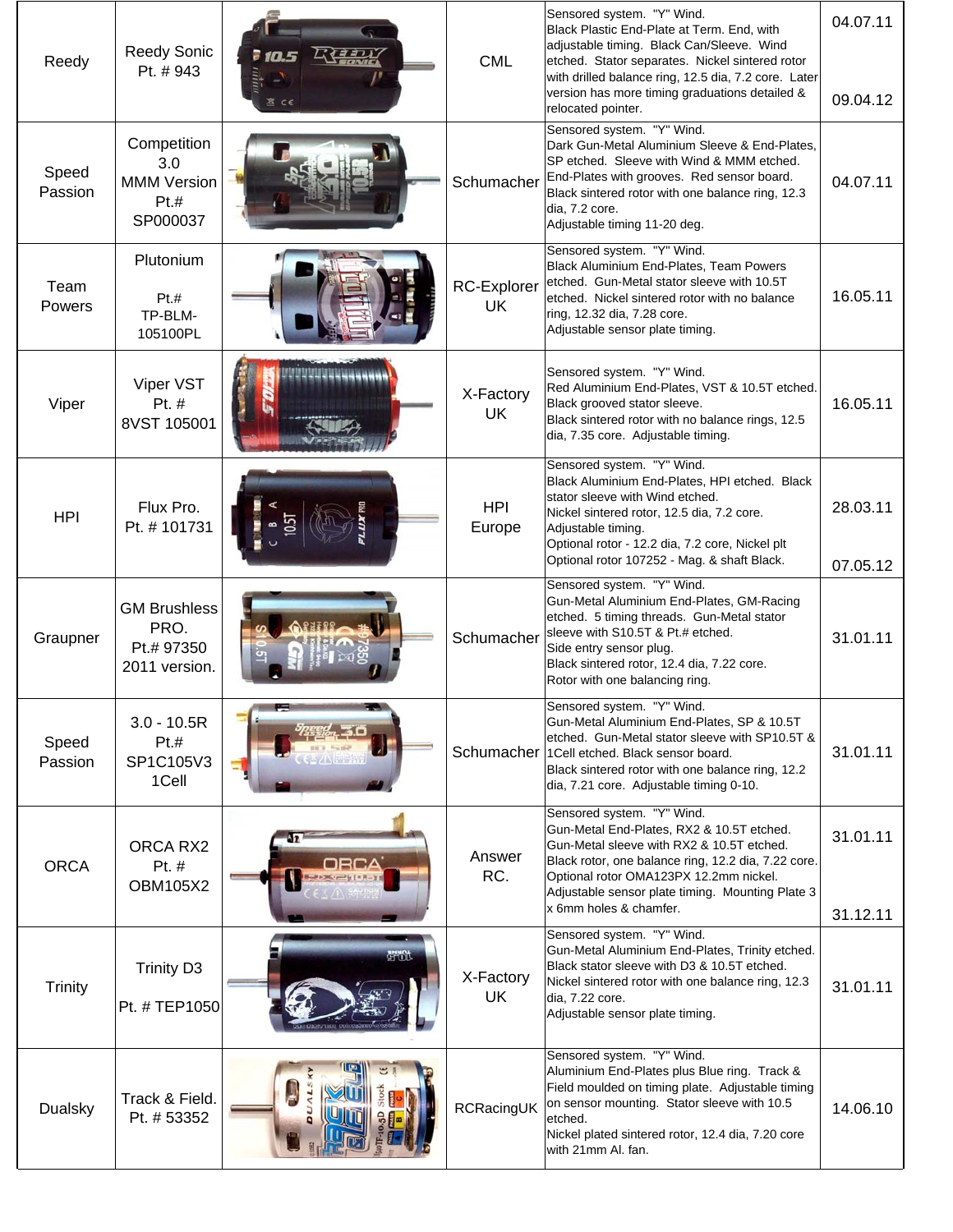| Team<br>Powers   | <b>Team Powers</b><br><b>Brushless</b><br>10.5 Turns<br>Pt. #<br><b>TPBLM 105100</b> | 电晶晶型                     | <b>ABE Racing</b> | Sensored system. "Y" Wind.<br>Black Aluminium End-Plates, Team Powers<br>etched. 5 outer timing threads, 3 sensor mount<br>threads. Black & Gold stator sleeves with 10.5T<br>etched. Nickel plated sintered rotor, 12.3 dia,<br>7.22 core. No balancing rings.                                                                                               | 12.04.10                                     |
|------------------|--------------------------------------------------------------------------------------|--------------------------|-------------------|---------------------------------------------------------------------------------------------------------------------------------------------------------------------------------------------------------------------------------------------------------------------------------------------------------------------------------------------------------------|----------------------------------------------|
| Graupner         | <b>GM Brushless</b><br>PRO.<br>Pt.# 97290<br>2010 version.                           |                          | Schumacher        | Sensored system. "Y" Wind.<br>Gun-Metal Aluminium End-Plates, GM-Racing<br>etched. 5 timing threads. Gun-Metal stator<br>sleeve with S10.5T & Pt.# etched.<br>Side entry sensor plug.<br>Black sintered rotor, 12.3 dia, 7.22 core.<br>Rotor with one balancing ring.                                                                                         | 01.02.10                                     |
| <b>LRP</b>       | X12 Vector<br>Stock Spec.<br>Pt.# 50832                                              | $-1$<br>$X = -C$         | <b>SMD</b>        | Sensored system. "Y" Wind.<br>Black moulded End-Bell with XTEC.<br>Sleeve etched "10.5 Turns". Black Sintered<br>rotor, 12.5 dia, 7.1 core. Rotor shaft, Black.<br>Manufacturers 'grooved' Al. End-Bell with name<br>engraved allowed at terminal end.<br>Optional green rotor 50639 12.2, 7.1 core.<br>Later versions have rotor shaft stamped.              | 23.11.09<br>31.01.11                         |
| Nosram           | <b>Pure Evolution</b><br>Spec. Racing<br>Version.<br>Pt.# 91831                      | <b>WINNAISSRAMMERRIM</b> |                   | Sensored system. "Y" Wind.<br>Black moulded End-Bell with XTEC.<br>Sleeve etched "10.5 Turns". Black Sintered<br>rotor, 12.5 dia, 7.1 core. Rotor shaft, Black.<br>Schumacher   Manufacturers 'grooved' Al. End-Bell with name<br>engraved allowed at terminal end.<br>Optional green rotor 90639 12.2, 7.1 core.<br>Later versions have rotor shaft stamped. | 28.05.12<br>23.11.09<br>31.01.11<br>28.05.12 |
| Speed<br>Passion | $3.0 - 10.5R$<br>Pt.#<br>SP138105V3                                                  | 10.5R                    |                   | Sensored system. "Y" Wind.<br>Light Gun-Metal Aluminium End-Plates, SP &<br>10.5T etched. Light Gun-Metal stator sleeve with<br>Schumacher SP10.5T etched. Black sensor board.<br>Black sintered rotor with one balance ring, 12.3<br>dia, 7.22 core. Adjustable timing 0-10.                                                                                 | 05.10.09                                     |
| Novak            | <b>Ballistic</b><br>Pt. #3610                                                        |                          | <b>CML</b>        | Sensored system. "Y" Wind. Black Al. End-<br>Plate with NOVAK etched. Stator sleeve with<br>10.5T label. Nickel plated sintered rotor, 12.3<br>dia, 7.22 core. 3/16 Bearing at Pinion end. Blue<br>plastic denoting 10.5. Adjustable timing. Vented<br>End-bells # 5925 approved.                                                                             | 07.09.09<br>18.06.12                         |
| <b>WAVE</b>      | <b>WAVE</b><br>Linear<br>Pt.#<br>TW2001-105                                          |                          | MuchMore          | Sensored system. "Y" Wind.<br>Black Aluminium End-Plates with SP etched<br>under label.<br>Black stator sleeve with 10.5T etched.<br>Black sintered rotor, 12.3 dia, 7.22 core.<br>Rotor with one balancing ring.                                                                                                                                             | 16.03.09                                     |
| Graupner         | <b>GM Brushless</b><br>PRO.<br>Pt.# 97290                                            |                          | Schumacher        | Sensored system. "Y" Wind.<br>Dark Gun-Metal Aluminium End-Plates, GM-<br>Racing etched.<br>Dark Gun-Metal stator sleeve with S10.5T & Pt.#<br>etched.<br>Black sintered rotor, 12.3 dia, 7.22 core.<br>Rotor with one balancing ring.                                                                                                                        | 02.03.09                                     |
| <b>Tekin</b>     | <b>Tekin</b><br>Redline<br>10.5T Spec.<br>Pt. # TT2253<br>(Etched Can)               |                          | MuchMore          | Sensored system. "Y" Wind.<br>Red Aluminium mounting plate. Black moulded<br>End-Bell with Tekin.<br>Grooved AI. bonded stator sleeve with 10.5T<br>etched.<br>Nickle plated sintered rotor, 12.5 dia, 7.26 core.<br>No balance rings.                                                                                                                        | 15.12.08                                     |
| Speed<br>Passion | Speed<br>Passion Stock<br>Pt. # SPF105                                               |                          | Schumacher        | Sensored system. "Y" Wind.<br>Black Aluminium End-Plates with SP 10.5T.<br>Black stator sleeve with 10.5T engraved.<br>Black sintered rotor, 12.3 dia, 7.25 core.<br>Rotor with one balancing ring.                                                                                                                                                           | 08.09.08                                     |